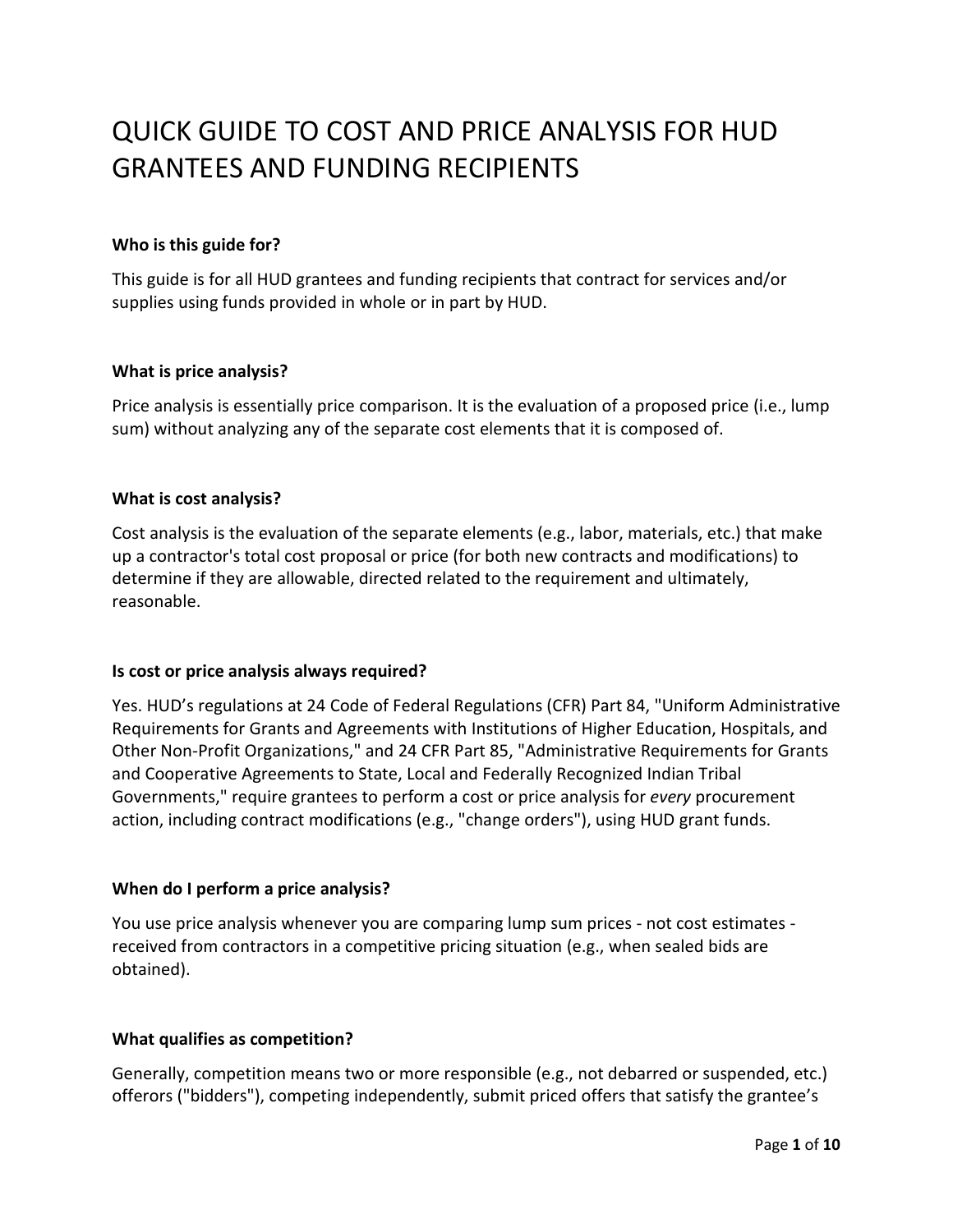contract requirement. Obviously, the greater the number of offers received, the greater the competition and ideally, the better the pricing.

# **When do I perform a cost analysis?**

Cost analysis is used whenever you do not have price competition. A cost analysis is required when:

- Using the *competitive proposal* (or "negotiated") method of contracting (see 24 CFR 85.36(d)(3) for a definition), e.g., for acquiring professional, consulting or architect/engineering (A/E) services. Under the competitive proposal method, offerors are required to submit cost proposals that show the elements (e.g., labor, materials, overhead, profit) of their proposed costs or price.
- Negotiating a contract with a *sole source*, i.e., not soliciting competitive bids or offers. When a sole source is appropriate and justified (see 24 CFR 85.36(d)(4)), you must obtain a complete cost breakdown from the sole source contractor and perform an analysis using the cost principles to establish a fair and reasonable price or estimated cost.
- After soliciting competitive sealed bids, you receive *only one bid*, and it differs substantially from your independent estimate of the contract price. If you determine that the bid is unreasonable and decide to not recompete (e.g., market survey tells you that you wouldn't get competition), then you may formally cancel the solicitation and negotiate a contract price with the single bidder. In that case, you must obtain a cost breakdown of the single bid price and use cost principles to After soliciting competitive sealed bids,
- Negotiating a *modification* (including change orders) to *any* type of contract, if the modification changes the work authorized under the contract, and changes the price or total estimated cost, either upwards *or* downwards. You must obtain a detailed breakdown of the contractor's proposed cost - not a lump sum proposal - before negotiating the change in contract price.

*CAUTION: Modifications that change the work beyond the scope of the contract must be justified in accordance with the conditions set forth in 24 CFR 85.36(d)(4) or 24 CFR 84.43. If the out-of-scope change cannot be justified, you must procure the work competitively.*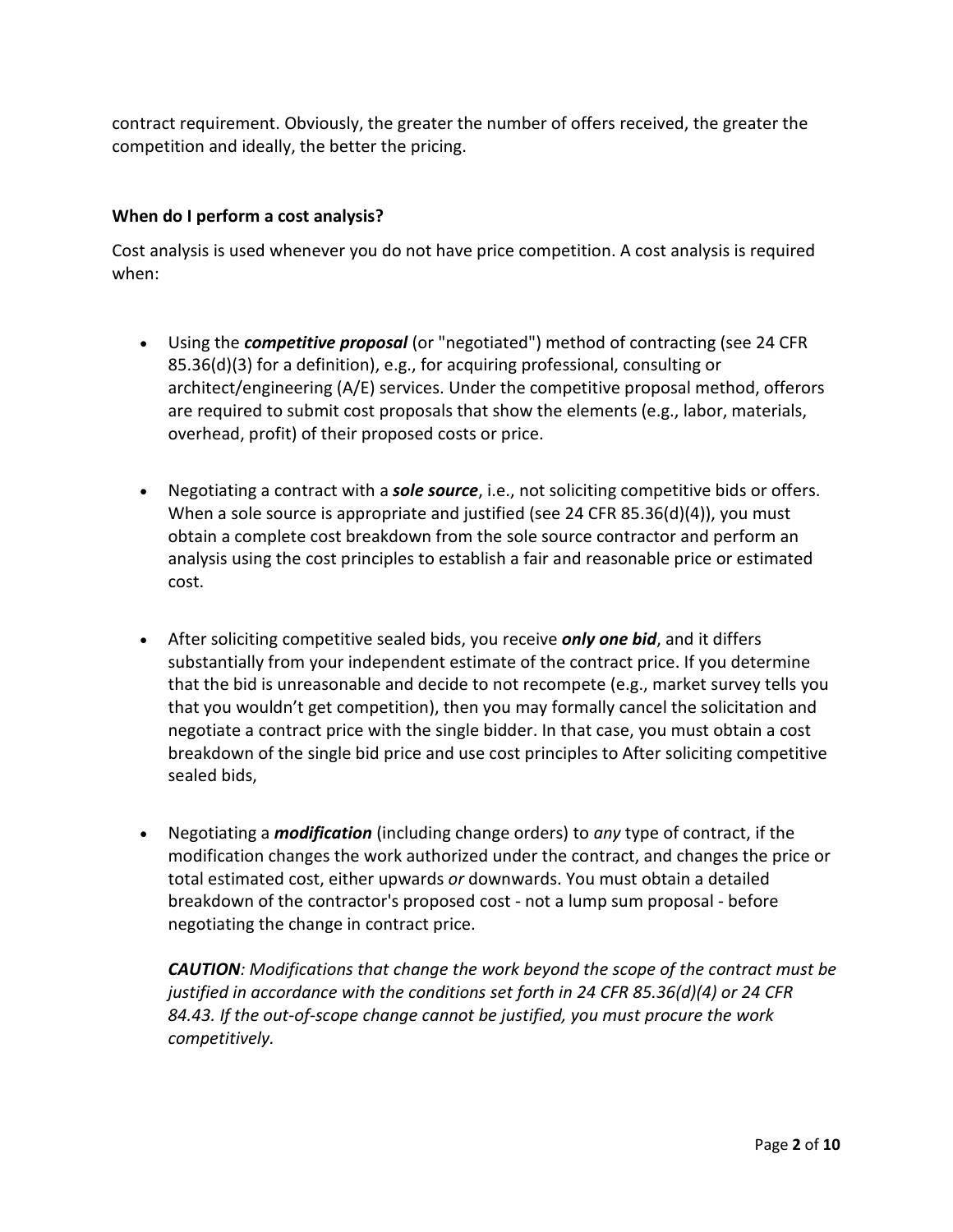# **Could there ever be a situation where I don't have price competition, and I don't have to perform a cost analysis?**

Yes. There are two situations:

• The price can be established on the basis of catalog or market prices of commercial products or services sold in substantial quantities to the general public. A product is considered to be "sold in substantial quantity" when the regular sales volume is large enough to constitute a real commercial market. Services are considered to be "sold in substantial quantity" when the contractor/vendor customarily provides them, using his/her regularly employed personnel and using equipment (if any is needed) regularly maintained solely to provide the services.

or

• The price is set by law or regulation.

### **Do I need to analyze and negotiate profit separately?**

Whenever you are required to perform a cost analysis, and you are negotiating a contract action that provides for a profit or fee, you must negotiate profit separately. When negotiating profit, you should consider *all* of the following:

- The complexity of the work to be performed. The more difficult the work, the more profit a contractor may be entitled to.
- Contractor's risk. How much risk either performance or cost to the contractor will the contract create? The higher the risk, the higher the reward, i.e., profit.
- Contractor's investment (labor, oversight, etc.). How much and what type of resources will the contractor have to dedicate to performing the contract? The greater the investment of resources the more profit.
- Subcontracting. The amount of profit depends upon the size, nature and oversight needs of the subcontracts the contractor will use. Will the contractor perform most of the work, or will he/she sub out some of it, and if so, how much? Will subcontracted work be routine or complex? What amount and level of oversight and management will subcontracted work require of the contractor? Simple subcontracts for routine supplies of services should not be worth as much profit as complex subcontracts that require a lot oversight by your own highly skilled staff or management.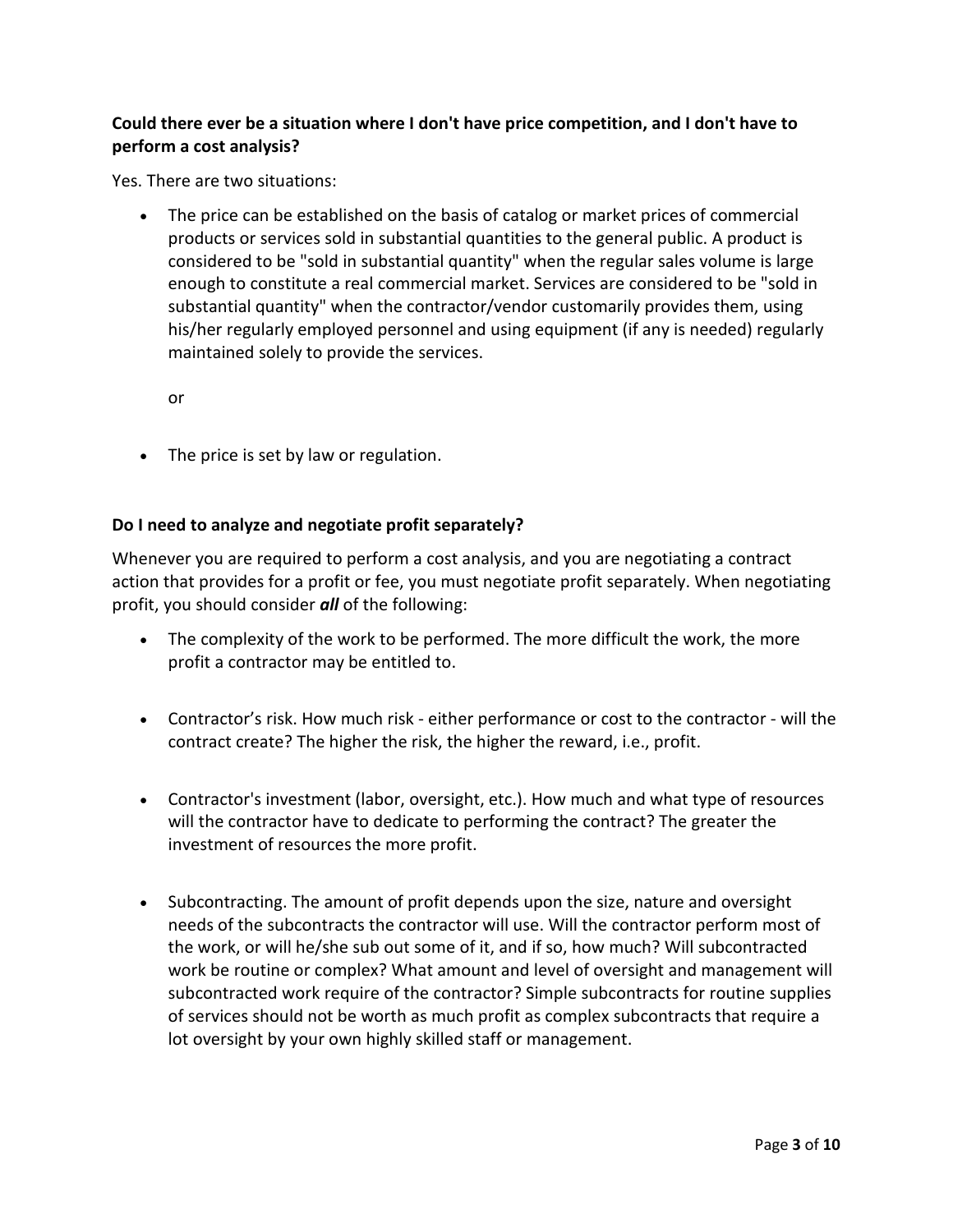- Quality of the contractor's past performance. Profit should reward the contractor for a proven record of high quality performance. A consistent record of delivering quality goods or services on time within cost, indicates that the contractor will likely "deliver the goods" to you, too. (Note: You probably won't be considering a poor performer for a new contract award.) Performance under the current contract must be considered when negotiating a modification.
- Industry profit rates in the surrounding geographical areas for similar work. What's the "going rate," especially for standard, more commercial types of work? *CAUTION:* Be careful to not pay going rates when the work required is not really covered by those rates, e.g., paying specialty rates for routine work.

*CAUTION! The "cost-plus-a-percentage-of-cost" and "percentage-of-constructioncost" contract types are prohibited. (See also 24 CFR 85.36(f)(4), and 24 CFR 84.44(c).) These types of contracts reward contractors for incurring greater costs, which is just the opposite of what is in your, the buyer's best interest.*

# **How do cost analysis and price analysis apply to the different contracting methods?**

- *Small Purchases*. For routine, commercial type purchases, comparing price or rate quotes obtained from an adequate number of qualified vendors is sufficient price analysis. If the small purchase is for professional or technical services, or the HA needs to evaluate other factors than price, then at least a limited cost analysis is appropriate. In either case, the HA's analysis should include comparing the proposed prices to past prices it has paid for the same or similar items or services.
- *Sealed Bidding*. This is the preferred method for contracting for supplies, equipment and construction. (See 24 CFR 85.36(d)(2) for a definition.) Normally, the competitive pricing forces of the marketplace determine the reasonableness of the low price obtained through sealed bidding. Nevertheless, the HA should always compare its own independent cost estimate to the low competitive bid received. In the event they are significantly different, the HA will need to examine each to verify that either its own estimate or the market price is valid. Otherwise, no further price or cost analysis is required under sealed bidding.

*CAUTION! When only one bid is received in response to a competitive bid solicitation, you do not have price competition. If you decide to award on the basis of a single submitted bid price, i.e., without negotiation, you must justify that the price is fair and reasonable. At a minimum, you should compare the bid price to your own in-house estimate and past prices paid for the same or substantially similar item(s) in the past. You should also try to obtain information from the marketplace, if you have not already*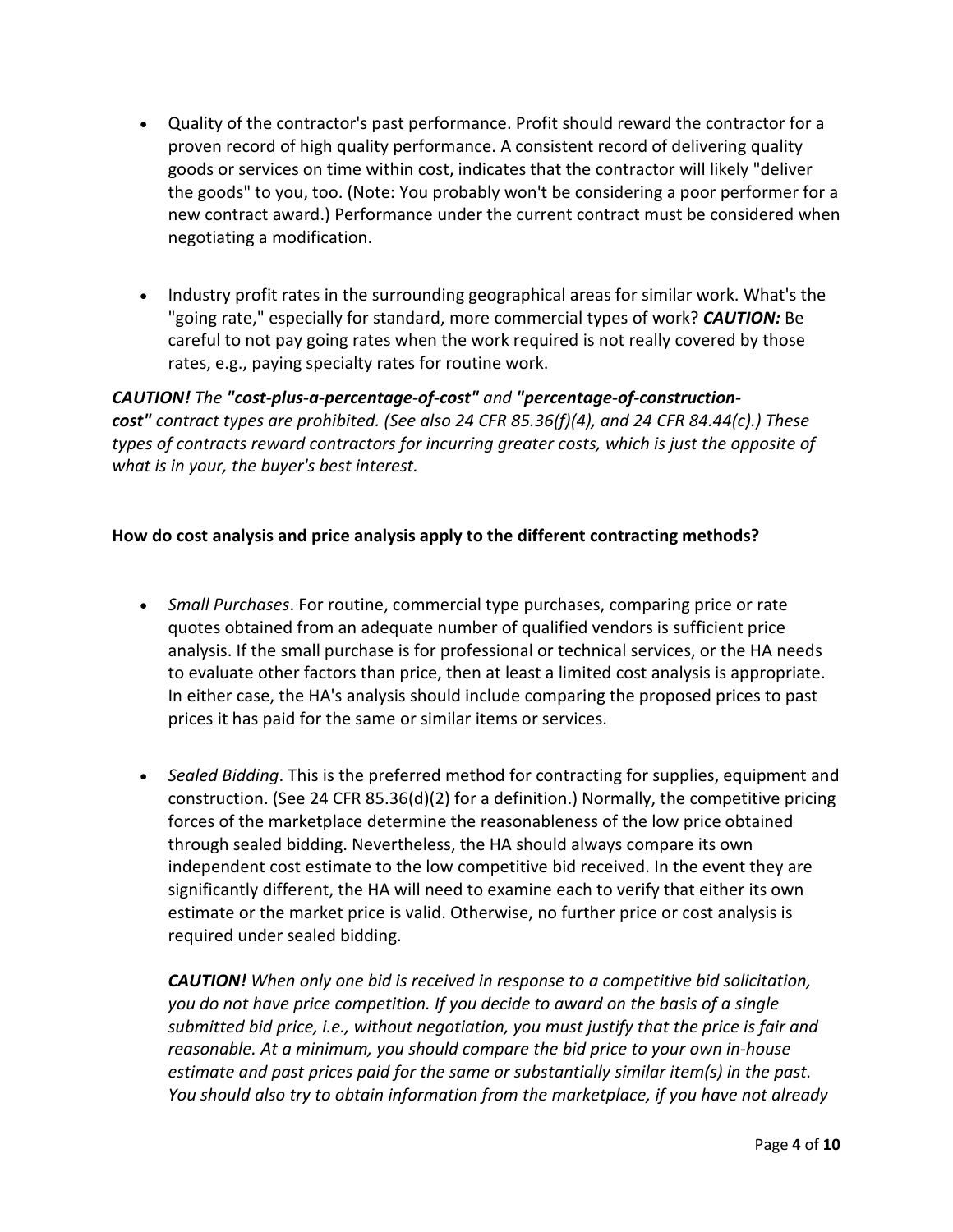*done so in developing your own estimate. If you decide to cancel the sealed bid and negotiate a contract price with the single bidder, you must obtain a complete cost breakdown and perform a cost analysis of the proposed price. If the bidder refuses to provide a breakdown of his/her costs, you may have no other choice than to resolicit bids. In any case, you must document the rationale for your award decision.*

• *Competitive Proposals*. This method is most often used to contract for professional, consulting, and architect/engineering (A/E) services. (See 24 CFR 85.36(d)(3) for a definition.) To determine the reasonableness of proposed costs, you must obtain cost breakdowns from the offerors showing all the elements of their proposed total costs and perform a cost analysis of each proposal using the appropriate set of cost principles (discussed below).

*NOTE! When awarding a contract using the competitive proposal method, the type of contract (e.g., firm fixed-price or cost-reimbursement) you propose to award does not affect the requirement for a cost analysis. For example, if you intend to award a firm fixed-price contract via the competitive proposal method, you still must analyze all of the proposed costs contained in each offeror's price. However, you are not required to negotiate each individual cost element in arriving at an agreement on total price. The final price you negotiate with the contractor on a fixed-price contract normally reflects agreement only on the total price. Therefore, the overall objective should be to negotiate total prices that are fair and reasonable.*

*NOTE! In certain cases, the contract may specify separately priced items. This is commonly done in indefinite- delivery (e.g., indefinite-quantity, sometimes called job order, or "open ended") contracts. Under these contracts, the HA orders pre-priced items on an as-needed basis, up to a stated maximum quantity. For these contracts, agreement must be reached on each item's price before award and the prices included in the final contract document.*

• *Noncompetitive Proposals*. These are sometimes called sole source contracts and are different from single bids. No competition is intended, and usually, there is no market to help set the price or estimated cost. Since there is no price competition to tell you if the price or estimated cost is reasonable, you must obtain a breakdown of the proposed costs and perform a cost analysis.

# **What other contract actions or types require cost analysis?**

• *Contract Modifications*. If you are negotiating a modification (including change orders) to any contract (even if the basic contract was awarded competitively through sealed bidding) that changes the scope of work previously authorized and impacts the price or estimated cost, you must use cost analysis to arrive at a reasonable cost. The only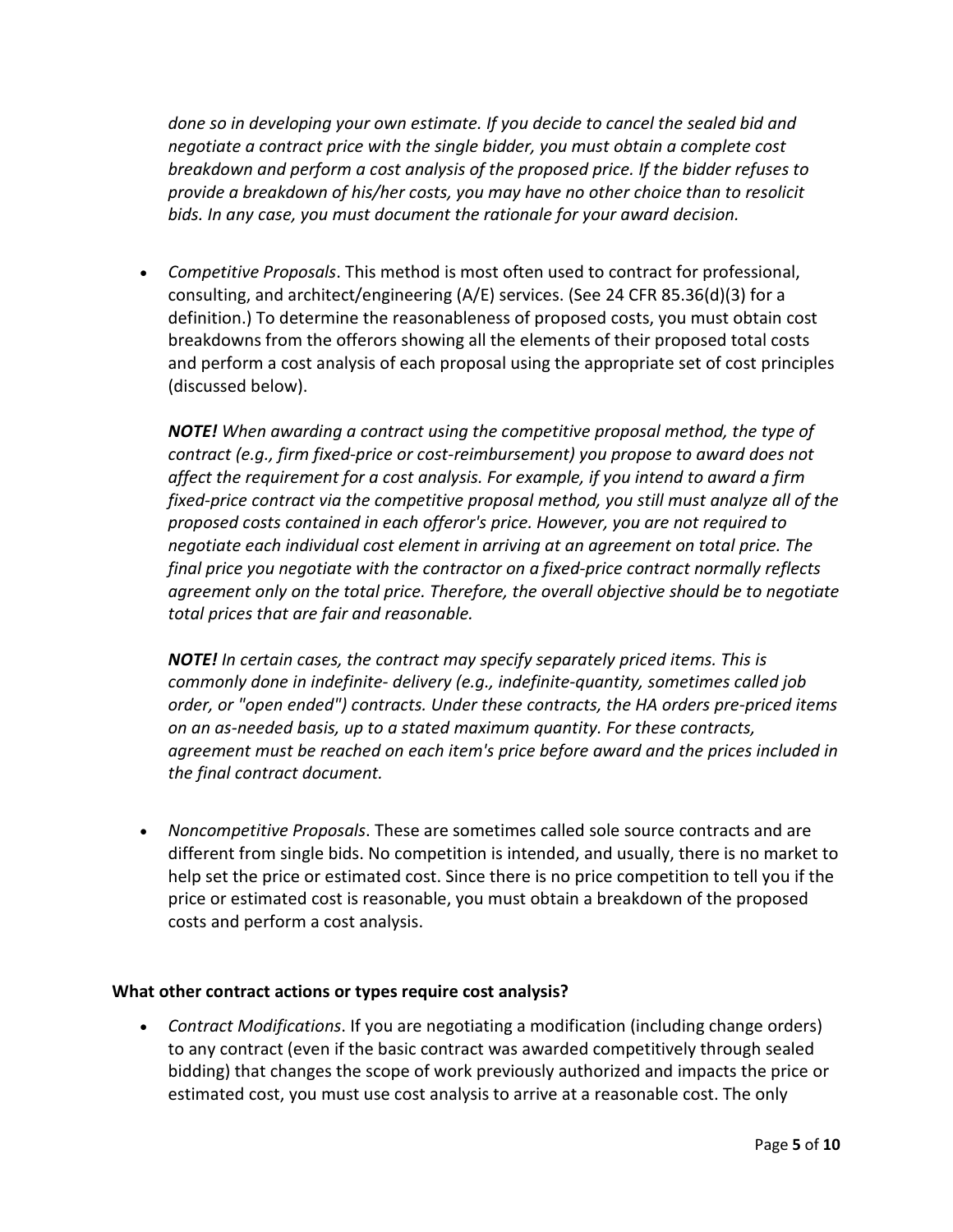exception to this rule is a contract modification based on pricing terms already established in the contract document. Keep in mind that changes in scope do not always result in increased costs. Elimination or reduction of contract work may result in a decrease in the contract price. Regardless of the direction of the price change, these modifications require cost analysis using the cost principles to determine that the price change is fair and reasonable.

• *Contract Terminations*. Terminating a contract means unilaterally ending it before its stated end. Contracts can be terminated for the convenience of the grantee or for cause (also called default). Contracts are usually terminated for convenience when the buyer no longer has a need for the service or products as they are specified in the contract, or when it is not possible to substantiate that the contractor's performance is poor enough to terminate him/her for cause. Contracts may be terminated for cause when the contractor fails to perform the contract as written. If you are terminating a contract of any type (fixed-price or cost-reimbursement) for convenience, or a cost-reimbursement contract for cause, you must use cost analysis - and the appropriate cost principles - to negotiate the final amount of the termination settlement.

*NOTE! For contracts with for-profit entities and nonprofits listed in Attachment C to OMB Circular A-122, the cost principle at FAR 31.205-42 specifically addresses termination costs.*

- *Cost-reimbursement Contracts*. In determining reasonable costs under any costreimbursement contract, a cost analysis using the cost principles is required.
- *Architect/Engineer Contracts*. Cost analysis is required in determining if the cost portion of an A/E contract is fair and reasonable.
- *Construction Contracts*. This includes all contracts and contract modifications negotiated on the basis of cost for construction management or construction, alteration or repair of buildings, bridges, roads, or other kinds of real property. It does not include contracts for equipment, or other kinds of personal property. Construction contracts awarded using sealed bidding *do not* require cost analysis (see *Sealed Bidding* above), but construction contracts awarded using any method other than sealed bidding, and modifications to construction contracts do require cost analysis (see *Modifications* above).

*NOTE! Because of widely varying factors in construction work such as the nature, size, duration, and location of the construction project, advance agreements for such items as home office overhead, partners' compensation, employment of consultants, and equipment usage costs, etc., can be particularly important in construction and A/E contracts. When appropriate, they serve to express the parties' understanding regarding*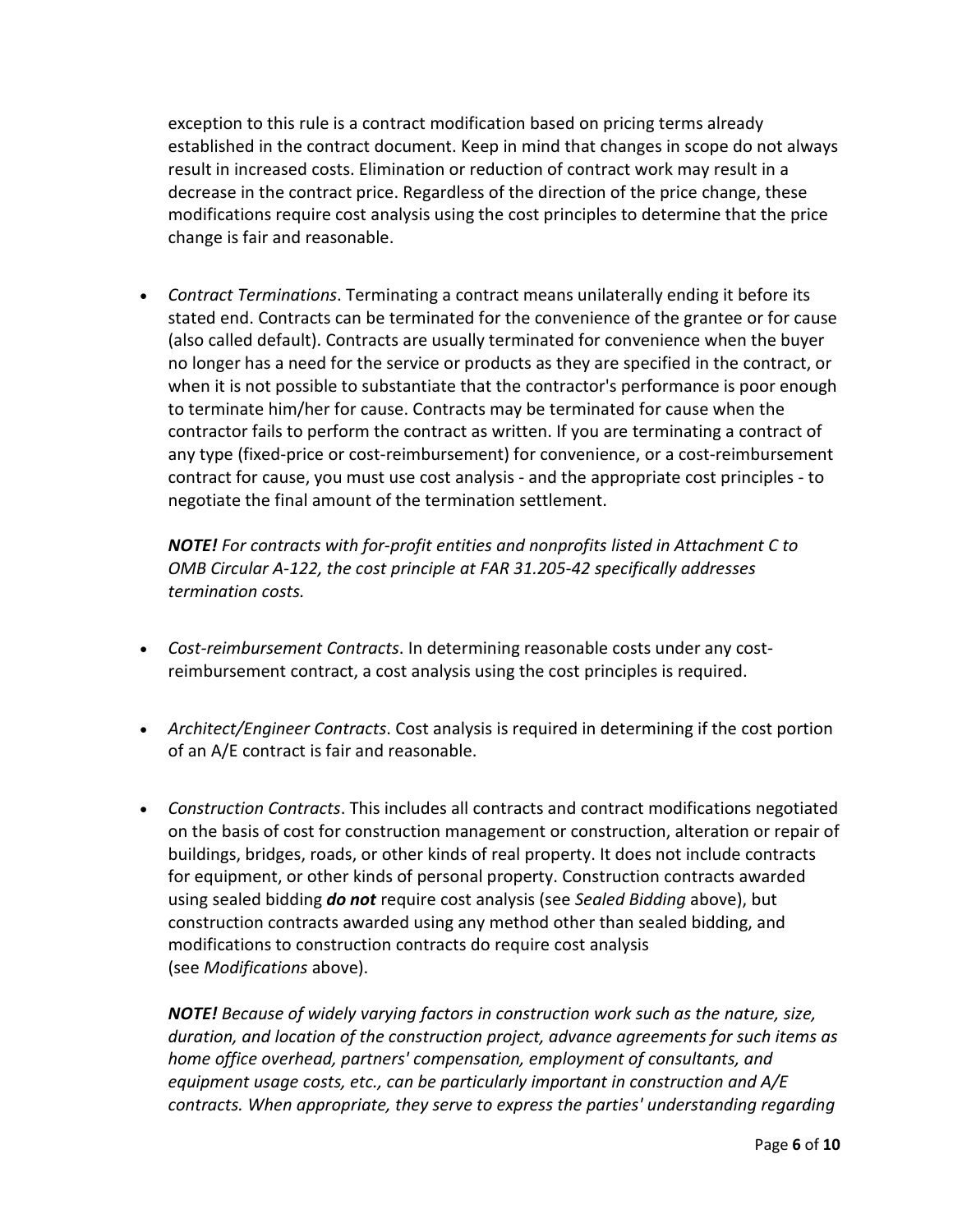*work starts and any costs are incurred. This helps to avoid possible disputes or disallowances later. Guidance on the use of advance agreements is found at FAR 31.109.*

#### **How do I perform an analysis?**

Here are some basic techniques.

- *Price analysis*. Use as many of the following techniques as applicable and appropriate:
	- $\circ$  Compare competitive prices received in response to the solicitation to one another. This assumes you receive a large enough number of competitively priced offers from the current marketplace.
	- $\circ$  Compare proposed prices with prices under existing contracts and with prices proposed in the past for the same or similar items/services. Be sure to factor in any market changes (e.g., commodity price changes) or other influences (e.g., inflation).
	- $\circ$  Apply rough yardsticks (e.g., dollars per pound, per square foot, per hour, etc.) to compare prices and highlight significant inconsistencies that warrant additional pricing inquiry.
	- $\circ$  Compare competitive price lists, published catalog or market prices of commodities and products, similar indices and discount or rebate arrangements.
	- $\circ$  Compare proposed prices with your independent (i.e., in-house) cost estimates.

# • *Cost Analysis*.

- $\circ$  Verify the accuracy of the cost and pricing information submitted, and evaluate:
	- The reasonableness of the proposed costs, including allowances for contingencies. To be considered reasonable, proposed costs must meet three critical tests. The costs must be:
		- *Allowable*. The applicable cost principles (see section below) will usually state whether a type of cost is allowable or not.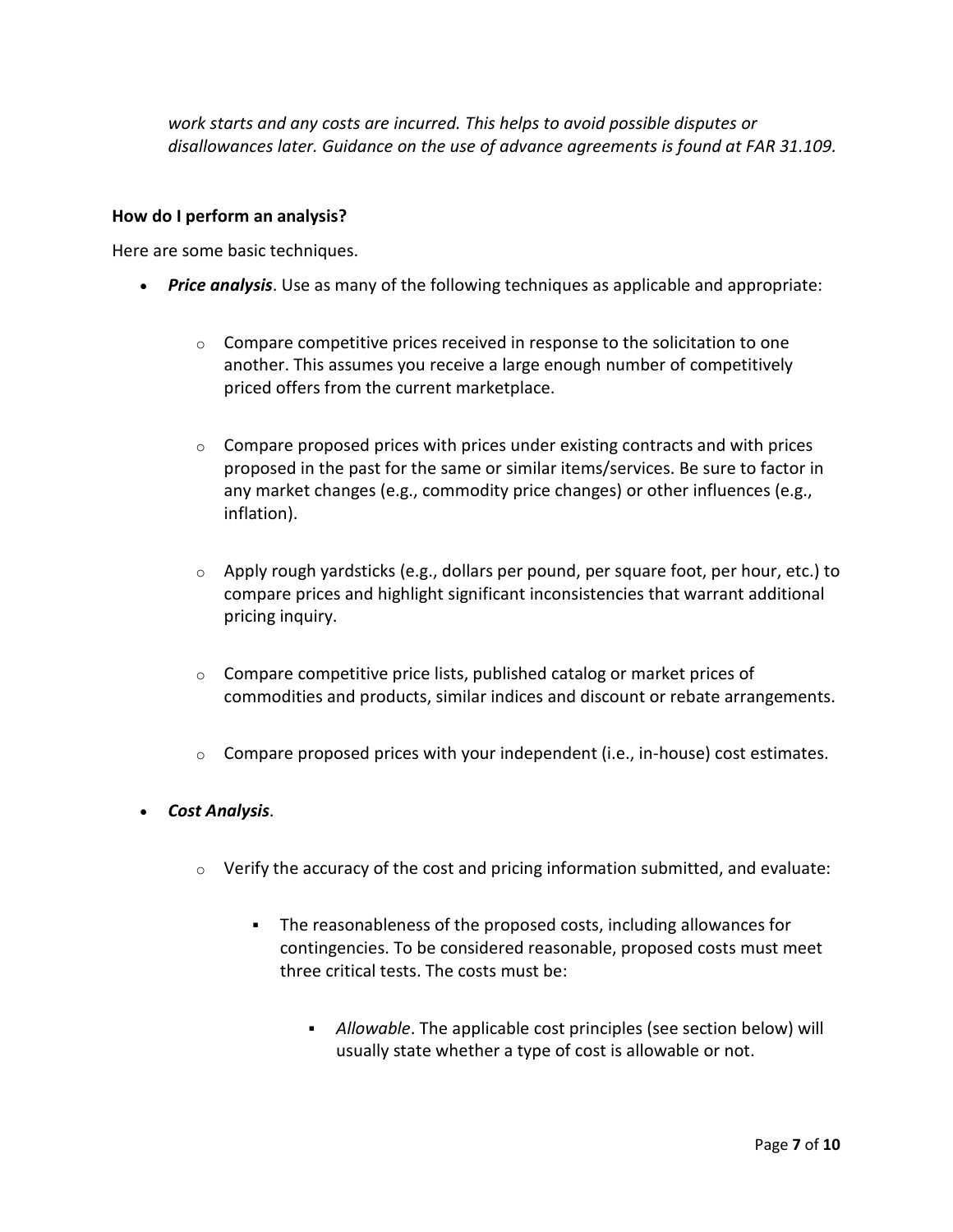- *Allocable*. This means that the costs are logically related to, or required in the performance of the contract. Many costs may be allowable but not related to the work required under the contract.
- *Reasonable*. This term is generally defined as what a prudent business would pay in a competitive marketplace. A cost can be allowable and allocable, and still not be what a prudent businessperson would pay (e.g., first class airfare for a proposed subcontractor).
- The necessity for proposed cost items. Technical personnel (e.g., engineer, architect, information systems specialist, etc.) should review the proposed direct cost elements to determine their necessity to perform the contract and reasonableness (e.g., in comparison to market rates). A cost may be allowable under the cost principles and even allocable to the type of work to be performed, *but* still not be necessary for the specific contract.
- Application of audited or pre-negotiated (e.g., by the Federal Government) indirect cost (e.g., overhead) rates, labor and fringe benefit rates, or other factors.
- Effect of the offeror's current practices on future costs. Does the offeror have a track record of containing costs (completing contracts at or "under cost")? Does he/she overrun costs?
- The projection of the offeror's cost trends. Is there any indication that his/her costs are likely to increase or decrease over the life of the contract?
- $\circ$  Compare costs proposed by the offeror with:
	- Actual costs previously incurred by the same contractor for the same or similar work. If it is a repetitive type of work or service, how much has it cost in the past. Apply any appropriate inflation factors for past work.
	- Actual costs of previous the same or similar work performed by other contractors.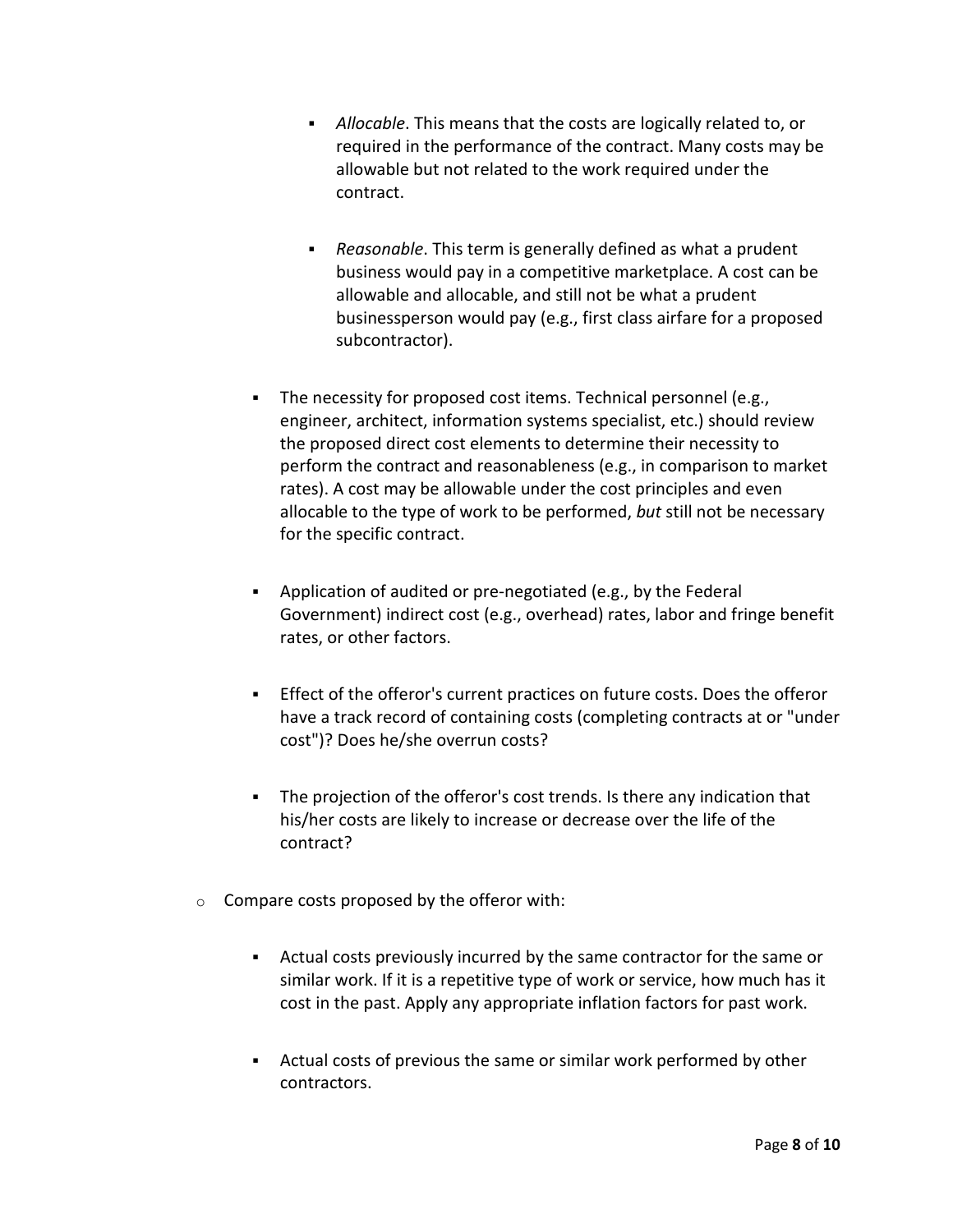- Previous cost estimates from the offeror or other offerors for the same or similar items.
- The methods proposed by the offeror with the requirements of the solicitation (i.e., do the costs reflect the technical approach proposed and the work required?).
- The HA's independent cost estimate, either created by HA staff or for the HA by an independent architect, engineer, appraiser, etc.
- $\circ$  Verify that the offeror's cost submissions comply with the appropriate set of cost principles.

# **What are cost principles?**

Cost principles describe the allowability of various types of costs (e.g., labor, travel, communications, etc.). The HUD regulations at 24 CFR Part 85, "Administrative Requirements for Grants and Cooperative Agreements to State, Local and Federally Recognized Indian Tribal Governments" (specifically, section 85.22, "Allowable costs"), and 24 CFR Part 84, "Uniform Administrative Requirements for Grants and Agreements with Institutions of Higher Education, Hospitals, and Other Non-Profit Organizations" (specifically, section 84.27, "Allowable costs") require you to use them when performing cost analysis.

# **Which cost principles do I use?**

It depends upon the type of organization with which you are contracting. The use of one set or another is contract-specific. For example, if the contract is with a private business concern, use the principles in FAR Subpart 31.2 (see below). Here is a list of the cost principles and the types of organizations covered by each:

State, local and tribal governments Office of Management and Budget (OMB) Circular A-87

Private nonprofit organizations other than institutions of higher education or hospitals

OMB Circular A-122